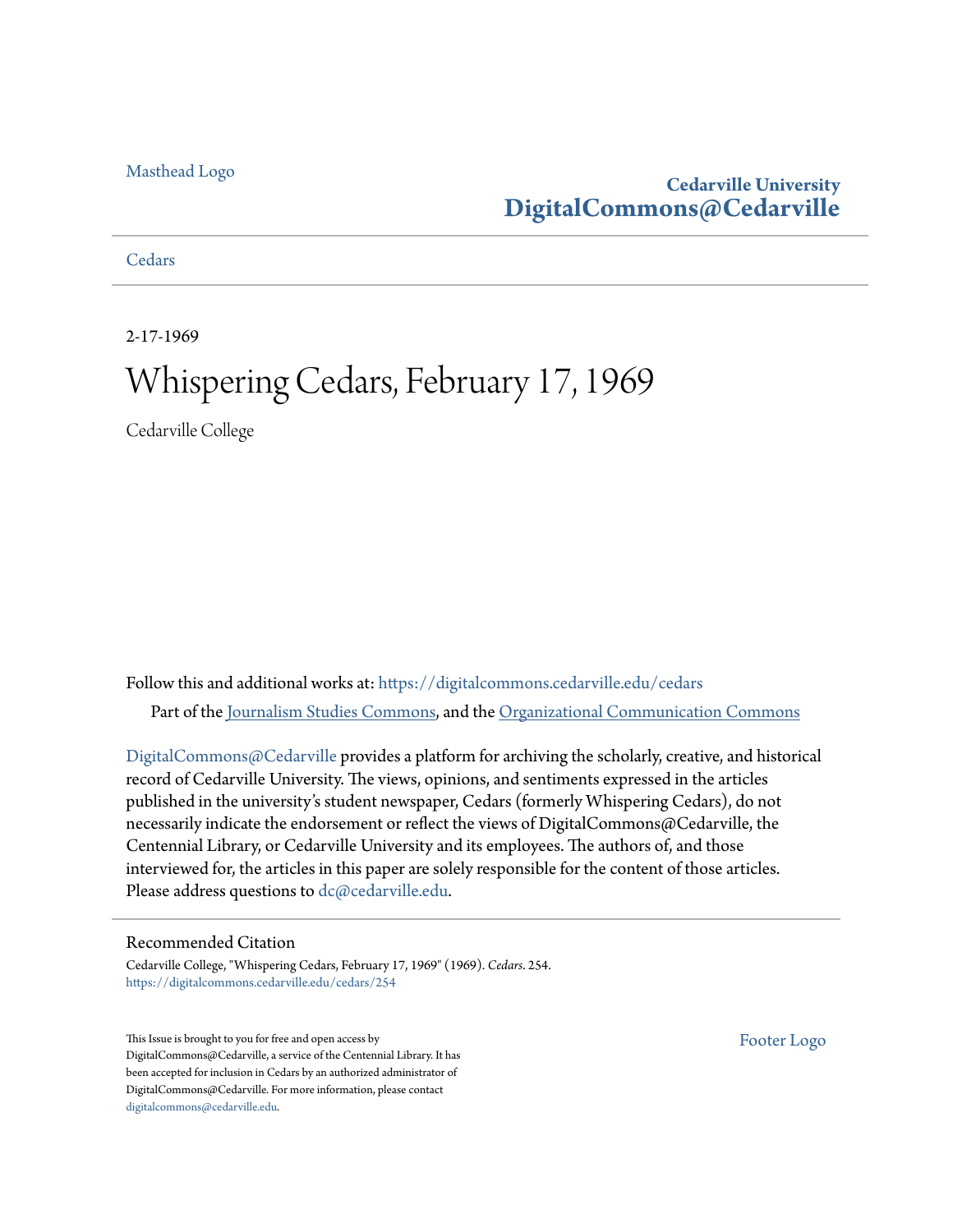

WHISPERING CEDARS

VOL. 19 No. 11

FEBRUARY 17, 1969





### By PATTI FRANCE

From left to right: last year's sweetheart, Lynette Marsh, and this year's candidates Karen Borger, Janis Martin, Gail Sears, Pat Wessinger.

Two organizations exist on campus for the purpose of fellowship and promotion of social activities for the "better-halves." The Faculty Wives Organization, spearheaded by Mrs. James Jeremiah, is a loosely organized<br>group whose function is keeping the wives of faculty members in close contact with each other. Its note of cordiality is struck at the annual tea each October when new faculty wives are introduced and old ones reacquainted, and continues throughout the year as

## Gail Sears Reigns As AX Sweetheart

#### By JAN PHENIX

Saturday, February 8th, during half-time at the Cedarville-Bluffton basketball game, Alpha Chi crowned their new Sweetheart for the coming year. The candidates chosen by the Alpha Chi members were: Karen Borger, Janis Martin, Gail Sears, and Pat Wissinger. Lynnette: Marsh, last year's Sweetheart, crowned the new Sweetheart, Gail Sears, as the Alpha Chi members sand "She's the Sweetheart of Alpha Chi." As Sweetheart, Gail will reign over the

ex-convict will fall upon the issues plaguing his mind and life stage at Cedarville. Mr. Bill Sands, a former convict will be here to tell us his story. The author of two best selling books, My Shadow Ran Fast and The Seventh Step, Mr. Sands has traveled a road which to most of us is quite phenomenal. Young Bill Sands was a rebellious thug who was charged with armed robbery and sent to San Quentin prison. A cellmate of his was Caryl Chessman, a much publicized criminal.

Mr. Sands admits that had he not been jailed he would probab ly have become a murderer. Prison officials, guards, and municipal authorities all give testimony to the nature of this defiant young man. However,

or more accurately, an from prison he took hold of the form in his work with criminals. This program, part of the<br>Mr. Sands' lecture will touch 1968-69 season of artist lectures<br>the moral and ethical aspects of promises to be one of the most<br>modern day penal codes, institu-<br>in



Here's our "Sweetheart" - Gail Sears!

spring May Day activities, present the award at Alpha Chi talent night, and be presented at the Alpha Chi banquet in the fall of next year.

Gail, a junior from Grinnell, Iowa, is an elementary education major. Some of Gail's activities include being secretary of Gamma Chi, Christian service leader for Bible clubs, W.R.A. treasurer, a dorm counselor, and copy editor of Whispering Cedars. Gail's tentative plans after graduation next year include either graduate school or teaching in a Christian day school.

Bill Sands speaks on the criminal mind.

# Ex-Convict Tells His Life Story

On March 1 the shadow of a very different. Once released values and precepts ex-convicts or more accurately, an from prison he took hold of the maintain in retaining their free-<br>convict will fall upon the issues plaguing h and sought answers. He traveled resist crime. These ideals Mr.<br>around the world seeking adven-<br>sands applies to convicts explain-<br>ture, as a successful businessman ing how they can work for these<br>on several occasions yet a "thrills" never settled the basic Through all his remarks runs a issues. There was no inner peace universal theme - God is not or contentment. Then he had an dead. Miracles in the lives of universal theme - God is not<br>dead. Miracles in the lives of or contentment. Then he had an dead. Miracles in the lives of experience and thus changed. He many of those he has dealt with found that only by helping or who have been touched by others of his sort could he be the work o

The group is currently preparing for its Sweetheart Banquet to be held at Ernie's Fireside Dinner Room in Waynesville next week. Husbands will naturally be invited for this event.

Sands changed and today he is punishment. He talks about the



It was felt that the faculty and staff did not have a good environment, at times, to have fellowship. They needed a time to relax and communicate with other members of the staff.

Kappa Delta Chi this year presents Love Unending, a ves-<br>
tray the loves of life through<br>
per's service occuring on the sec-<br>
song and word by the talents of<br>
ond of March, at seven o'clock. Cedarville students. Immediately<br>
An all-school function, en of Kappa Delta Chi give to us buffet for all contract students in a fresh idea in special events, the cafeteria. Presentation of ID bringing together the spiritual cards will be necessary. To you, blessings of Christian living with Kappa extends their most cordial an air of elegance. Taking the invitation to join us for Love an air of elegance. Taking the invitation to join us for Love place of the Sunday evening Unending on the second of church-service, Vespers-will por-<br>
March.

the cafeteria. Presentation of I.D.

concerts are attended, dinners are held, and various meetings are scheduled with special speakers. As the faculty continues to increase in size, this organization fills a vital need in providing for fellowship, friendship, and social contact among the faculty wives.

Another active group for the wedlocked is the Student Wives Fellowship presided over by Mrs.



Tom Andrews. This group, as its name implies, also serves as a fellowship identifier for the wives of approximately 90 married students. The organization meets twice a month and carries out a varied program. In the past it helped feed a needy family at Thanksgiving and looks forward to a banquet in March and a bake sale during the basketball tournaments.

## Faculty Needs Fellowship

#### By JERRY GRAYSON

We, as students, sometimes fail to realize that we are not the only ones to become distressed with the everyday college routine. The faculty and staff members also have this problem at times. This is one of the reasons for the faculty luncheon on Tuesday afternoons.

 The luncheon is held every Tuesday afternoon from 11:15 until 12:30. Basically the same is served as is in the foodline. The only difference is that it is served buffet style. It seems to be well accepted with attendance ranging in the fifties.

Mr. David Matson commented by saying, "I think it's great, I don't know where we could get better food for the price!" Mr. J.<br>Roland Fleck, another faculty member, had this to say, "I enjoy it very much, it's one time of the week that I feel I can really relax."

The average person puts 25% of his<br>energy and ability into his work. The<br>world takes off its hat to those who put in more than 50% of their capac-<br>ity, and stands on its head for those<br>few and far between souls who devote<br>100%.

()~~()~()•





#### Love Unending -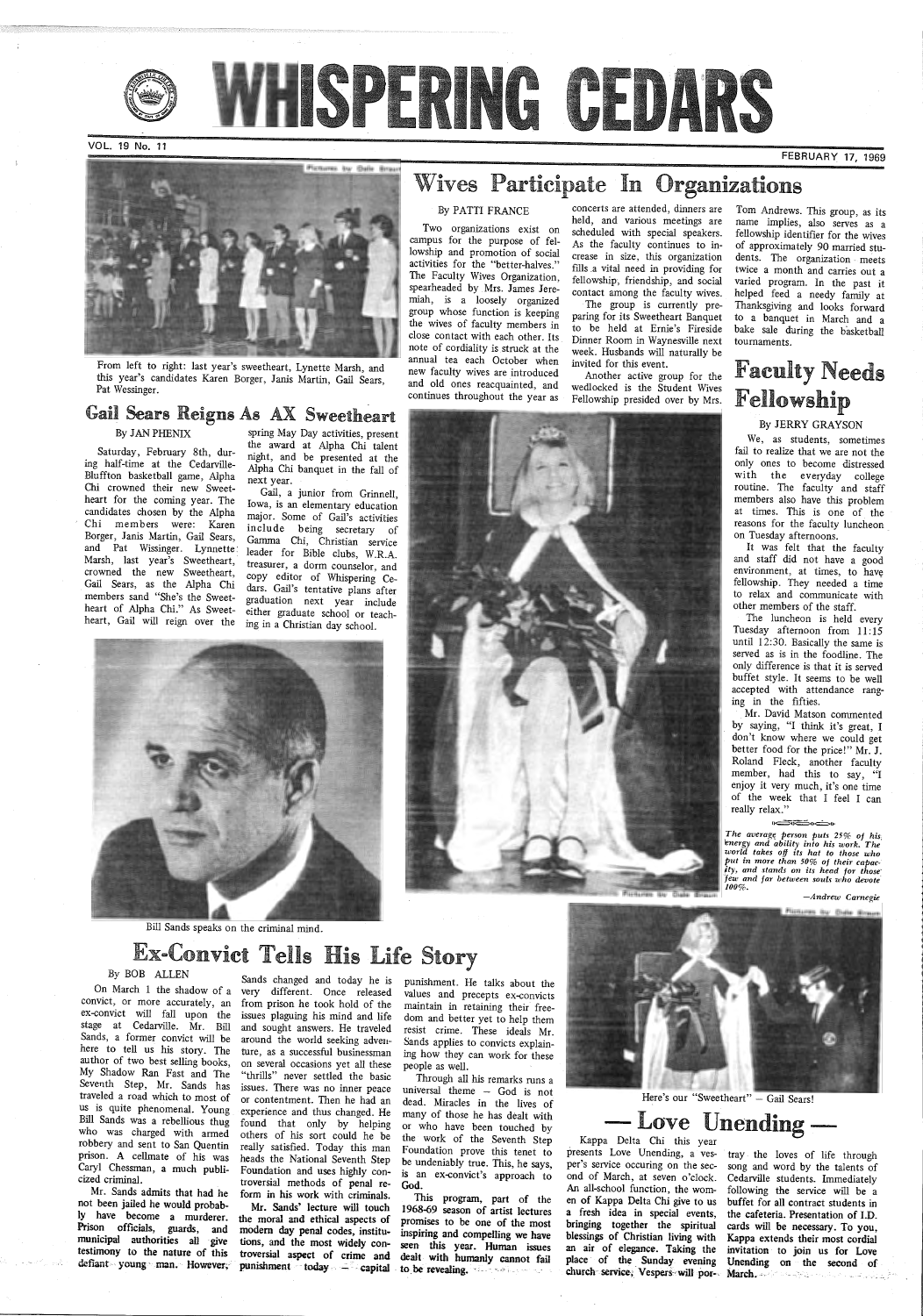## **EDITORIALS** Bucher - A Hero?

Commander Lloyd Bucher  $- a$ hero in his own right. The punishment both physical and mental, would have taxed the health and sanity of any mortal whether military or civilian. Alas, the story is not so simple enter - the Navy brass. In danger of sounding trite, one still must label the current proceedings something akin to a "travesty on justice."

Bucher faced with utmost in torture seems to have responded . admirably. How is one to reconcile a regulation that no information is to be surrendered to the enemy and another law demanding all precautions be taken for the safety of a captain's crew when the two turn out to be mutually exclusive? Bucher indirectly alleged that 1) the Navy had provided woefully inadequate arms and even less training to protect his ship, 2) there was a lamentable lack of facilities to quickly destroy his spy equipment and data, 3) no air support was afforded him (as he had been led to believe) at the time of conflict. By way of rebuttal, the Navy court retorted that Bucher should have scuttled his ship; virtually an impossible task with little benefit in shallow water. Gary Powers, of U-2 fame, conservative rebuttal. But, perrefused to simply swallow a poisonous pill – he had no other in the abscence of student reac-

 $\hat{\mathcal{L}}_{\text{in}}$ 

Cmdr. Bucher is victim of an obvious dichotomy in the naval code. And as is often the case, the upper echelons refuse to subtly dispose of a bad job gone worse; instead the Court insists on exposing their sham to any reasonably intelligent American citizen. Of course, they feel they must vindicate their exercise in incompetency of a year ago certainly 12,500 National Guardsmen activated January 23, 1968 cannot easily be explained away.

human lives to concern him. Gary Powers was allowed to resume his career with practically no interrogation.

## The Little Month Has Big Men

The factor which renders the Navy's inquiry so inexcusable is its failure to examine the historical implications. Surely it could not forget Billy Mitchell's prophecy of air power which subsequently came true, much to the embarrassment of the U.S. Army. The erasure of Mitchell's court martial certainly improved the U.S. military record. Certainly many sympathized with Gen. Douglas McArthur in his clash with his superiors. It seems that when the "right way" and the "Navy way" are divergent that the latter would not attempt to amplify the distinction.

Washington, often called the 'father of our country," bequeathed his army of citizensoldiers the right for a people to be free and to determine its destiny as individuals and as <sup>a</sup> nation. The result: courage and a nation united  $-$  with faith.

Perhaps William Buckley aptly sums up the situation when he caustically states, "It (the court) will presumably vindicate Mr. Bucher, but expose at meticulous and dismaying length the ineptitude of powerful men whose conduct in the whole affair was <sup>a</sup> perfect complement to the foreign policy which made the whole awful episode possible."

## Student Silence

I have closely watched the last few papers since the article on Red China was published, hoping to find some sort of student reaction. I realize that a view such as the article supported is not in the main stream of the fundamentalist's political philoso<sup>p</sup>hy, although not conflicting with the fundamentals of the faith.

I appreciated the one letter received which was from a member of the administration. This, of course, reflected the expected haps, there was much significance

## *Shower Turned On, But... Coed Gets Cold Shoulder*

#### COLLEGE STUDENT'S POETRY ANTHOLOGY THE NATIONAL POETRY PRESS announces its

#### SPRING COMPETITION

The closing date for the submission of manuscrips by College Students is

## *Chaplain's*   $Corner$

#### APRIL 10th

ANY STUDENT attending either junior or senior college is eligible to submit his verse. There is no limitation as to form or theme. Shorter works are preferred by the Board of Judges, because of space limitations.

Each poem must by TYPE Dor PRINTED on a separate sheet, and must bear the NAME and HOME ADDRESS of the student, and the COLLEGE ADDRESS as well.

MANUSCRIPTS should be sent to the OFFICE OF THE PRESS.

Looking back on my past three years, I can easily spot significant spurts of growth which Cedarville experienced under the Lord's direction. The consistent testimony of students is also evident. My college ID card has served several times as <sup>a</sup> dependable credit card. On one occasion I purchased an \$8 item but only possessed \$5 (a typical marital trait!). I promised to pay the remainder the next day. The clerk did not request my name, address, phone number or any other sort of identification when he discovered I was from Cedarville College.

Man's history overflows with the great and the near greats.

But nowhere in man's history do three great men appear  $-$  all from one country and all born during that shortest of all . months: February.

The three great giants of history<sup>-</sup> - George Washington, Abraham Lincoln, and Thomas Edison provided their nation, still young in the eyes of the world, with qualities that remain true measures of a man's worth. And through each man, the nation's worth multiplied.

> Another matter which seems to require some clarification lies in the area of food service. Students have often complained of the frequent banquets and special dinners served in the college cafeteria for organizations not affiliated with the college. This often results in crowded conditions for those students eating in the cafe teria, after they have observed the superior foods being served. the outsiders. However, the common response to questions asked concerning this situation indicate that considerable profit is being made. Of course, we realize this is not rendered as a public service, but we wonder where the surplus money is spent. It seems that the students who are being inconvienced are able to perceive precious little tangible benefits.<br> **WHISPERING CEDARS** is a

Lincoln, confronted with a people confused and angry, reduced the tensions of bigotry and hatred and substituted understanding and justice. The result: a nation reunited with continued faith in the future.

Edison, the tinkerer who kept asking why though it took countless hours to work to get one answer, provided light in a variety of fields where there was darkness. The result: a renewal of the American dream in terms of ingenuity, initiative, and the will to succeed.

tion. One could assume that student opinion concurred with the article's viewpoint or, more importantly, the political patriotism usually linked to conservative theology cannot defend itself in the minds of the students.

Perhaps great America, bastion of freedom, finds it difficult to find her greatness. Was it in those first few years of armed revolt against British authority? How can we rectify this while so\_ roundly condemning the black quest for authority in their own ghettos?

Perhaps America was great as she carved out her land-holdings in the flesh of the Indians or maybe in the aggressions on Mexico. Possibly she was great when she allowed all men to be free, to worship as they pleased while keeping millions in a depraved condition of slavery. Maybe she was great in her industrialism of the robber barons which squeezed wealth from the lives of the downtrodden immigrants. Perhaps she is great now in her epidemic of venereal disease.

Maybe the fundamentalist should question his espousal of a system saturated with the love of

One of the purposes of <sup>a</sup> college newspaper is to serve as <sup>a</sup> sounding-board for the student body. It seems that several issues have become rather significant in recent months.

We realize that the financial administration of a small private institution is not an easy task; however, it is felt that a few basic aspects of campus comfort should be provided. One of these aspects is the matter of hot water in the dormitories, a subject which seems almost too inane to discuss. The fact remains that four of seven dormi-

Your old Chaplain is "out of it" this quarter since he is student-teaching. Trying to pound knowledge into heads is like reaching our goal by March  $8!$  you can only give your "cents worth" a little at a time.



Cedarville College is becoming well known and is gradually losing its Cedar-What? status in the Midwest. WCDR, various newspapers, and area television coverage haye all proclaimed the unique institution we attend. College athletes have made a big dent in the sports gong. Even the basketball fans are noted for their unusual enthusiasm and support. There is no place on Earth "just like the 'ville" and we have humble right to be proud of this fact.

However, eternal optimism can be quickly shattered by realism. Dedicated faculty and administration and students have worked for 15 years under the Lord's blessing to maintain the school slogan. Yet one single person can topple the aging pulpit by one careless act. (Maybe this is the reason for some seemingly unnecessary rules.) May such an act never be com $mitted - especially while Cedar$ ville students "in the know" re-

tories experience a lamentable lack of hot water with which to perform a vital function  $-$  that of cleansing both body and dress. It is sad for instance, that the residents of Bethel Hall must pay \$125 per quarter for board and are not even afforded a warm shower after 7:15 a.m. on class days. The men of Williams and Patterson are faced with similar dilemmas: The women of Maddox which houses over half of our female population report that a warm shower after 8:00 p.m. is a rare event. Although several steps have been taken to eliminate this situation (at least in Bethel and Williams) these measures have proven woefully inadequate. We at the 'ville do not ask for luxurious quarters; merely some of the basic necessities.

publication of campus events and student opinion for Cedarville College, published semi-monthly.

#### Editor: David Haffey

Assistant Editors: Rich Mitchell Dawn Myers

Business Manager: Gary Darrow Sports Editor: Mike Zazvrskey Circulation Editor: Ellen Young Layout: Gail Sears

Staff: Becky Sharp, Patti France, Ruth Ransbottom, Jerry Grayson, Carol DeBoer, Kathy Spencer, Cherry Collins, Bob Allen, Neal Heyer, Bruce McDonald, Pat Wissinger, Jan Phenix. Art: Connie Averitt

Features: Paul Entner, Judy Leach

Typists: Joy Kleymeer, Becky Sharp, Pat Lawhead, Barb Jordan, Cherry Collins.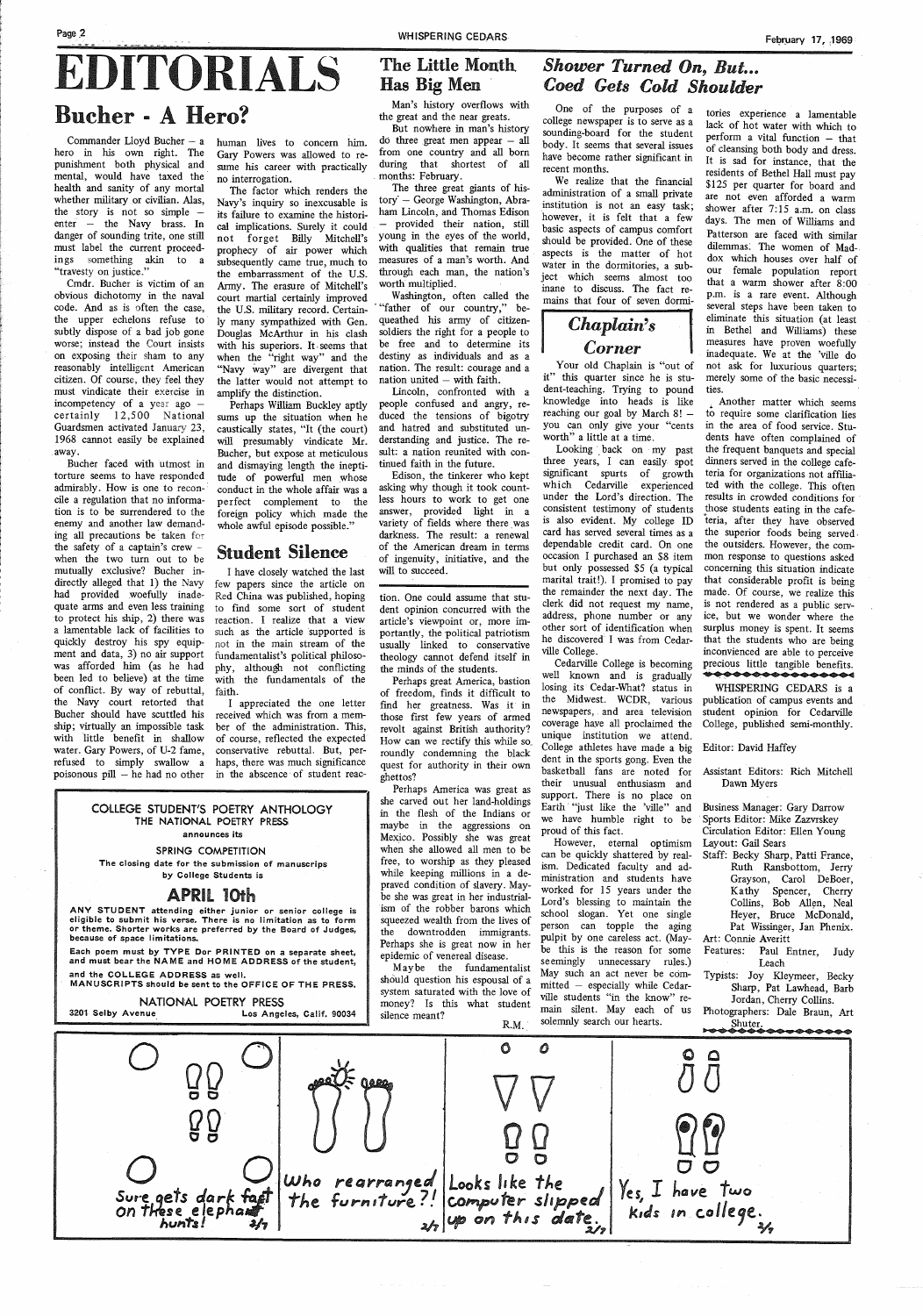February 17, 1969

ALL GREEK TO ME

Judy Leach

Can you imagine the future daddies of Pi Sig babysitting? Those too scared to take a chance at Computer Date Night put faculty children to bed while their real daddies and mommies enjoyed a Sweetheart Banquet.

Don't forget the Alpha Chi Talent Night  $-$  it's next Friday night. This is your chance to display hidden talent, or sit back and enjoy the program.

Tonight is the luau! Hawaiian surroundings ... luscious cuisine ... informal atmosphere. Even juicy roasted pig, steel guitars and dark-haired Polynesians on Molokai couldn't be more real than Pi Sig's paradise will be tonight. Date or not  $$ come!

Gail Sears was chosen Alpha Chi Sweetheart and coronated in a truly regal ceremony February 9 - red roses, velvet cape and a serenade – all of it captured on film. And Gail looked elegant! Congratulations to all the girls.

SINGER'S -Of XENIA

WHISPERING CEDARS

For Kappa Delta Chi Porgy and Bess was unforgettable! Recommended entertainment. There is a whole article on that "something new and different" Kappa Delta's been planning; read it for all the details.

Gamma Chi initiation was held on the 10th of February, (rather than the 3rd as planned). Twelve "women for Christ" were welcomed.

LEMASTER CHEVR01LET, Inc. Telephone 766-2381 49 Xenia Ave. Cedarville, Ohio 453'14

Fresh Flowers Hurley's Florist Phone 372-9233 544 W. Main Xenia, O. Fire Up Girls!

By BONNIE SMITH

Hey girls, here's the chance of a lifetime! Now it's your turn to do the askin' and payin'. The Sadie Hawkins tradition is being carried out again this year at

Cedarville.

In thanks and sorrow the land was stilled.

Fire up! Here's your chance to ask the guy of your dreams, that guy you'd like to get even with, your steady, your brother,

or just a friend.

Now guys, if you want to get asked you better start putting on your best manners and being more friendly. Try smiling! And girls, don't be afraid to ask someone. If you're afraid, leave a note in his mailbox. Don't forget to sign your name though! It's not as bad as it sounds, if that is bothering you. Everyone, well just about everyone, will be going and having a fabulous time. Why be left out of all the fun? It's going to be something to

remember.

YOUNG'S JERSEY DAIRY 1 Mile North of Yellow Springs OPEN 6 A.M. - 10 P.M. EVERY DAY

February 28 is the date and the program will provide a casual atmosphere to get acquainted. Entertainment and games will be a part of the agenda to keep you busy and there will be something Rogers Jewelers *37* E. Main St. XENIA STUDENT CHARGE ACCOUNTS WELCOMED . . .<br>GIFTWARE-WATCHES-DIAMONDS

new added this year.

Many complain that there's nothing exciting and different to do here at Cedarville. Well, here it is so don't pass up your

chance.

## From The Excalibur *Lincoln: Continental*

Abraham · Lincoln was born of the poor,

He had little schooling and wanted more.

> 74 East Main Xenia, Ohio Member American Gem Society **RAARAAAAAA**

 His time and trouble brought him knowledge;

Self determination was his col-· lege.

If internal problems, he was observant;

He became senator, a public servant.

Abe was aware of the coming schism Brought about by sectionalism;

He ran for president and after his election

secession was the South's selection,

And after the rebels had rebelled

Stark disaster was beheld.

 The inter-state conflict had been brutal;

Diplomacy had been useless, futile.

 The North had won, the Union stood

As Lincoln planned and knew it would. The war was done and Lincoln

was killed;



The gratitude was of a task that was overcome

By a man thought incapable by some.

The sorrow of the loss of a man who spent

His life to pay the unity rent.

- JWS



The Wren's representative will be using the Student Council Office of the Gym-Student Center Lobby for interviews. Time -11:00 - 3:30. Interested persons are to sign up in the Student Personnel Office.

The date of the visit will be March 11.

y unmista<sub>k</sub>ably right as

KAPPA DELTA CHI



at seven o'clock Alford Auditorium

Cedarville

BUFFET immediately following the evening service

at the

COLLEGE DINING HALL

## Of Birds and Hearts

Years ago in England, folks believed valentines were exchanged on February 14 because of a myth that birds began to mate on that day! Country people went forth in the morning to catch three birds – an owl and two sparrows. These, they believed, would make them lucky in love for the next year. The lucky captors would return home from their hunt to a festive reception.



CLEANERS Laundry Service Shoe Repair <sup>49</sup>N. Main St. Cedarville, Oflio PHONE: 766-3871

SUNOCO Service Station Richard Altnouse Cedarville, Ohio 766-9191

26 *Flavors* of . . . JERSEY ICE CREAM fresh Homemade DONUTS and COOKIES





CEDARVILLE. **HARDWARE** "For Your Best Deal

In G.E. Appliances" THE, CRITERION Xenia, Ohio 372-6381 KINGSRIDGE SUITS ARROW SHIRTS McGREGOR Sportswear STETSON HATS



mond has been linked with love and fidelity. Throughout the ages, it was considered one of the world's most precious substances. The ring mounting, being circular, denotes-"love without end;" With this tradition, naturally, your engagement diamond should be chosen carefully, and be of the finest quality within your budget. We will be happy to explain the "Four C's" of diamond value to you according to the standards of the American Gem Society: a select, professional organization of fine jewelers work-